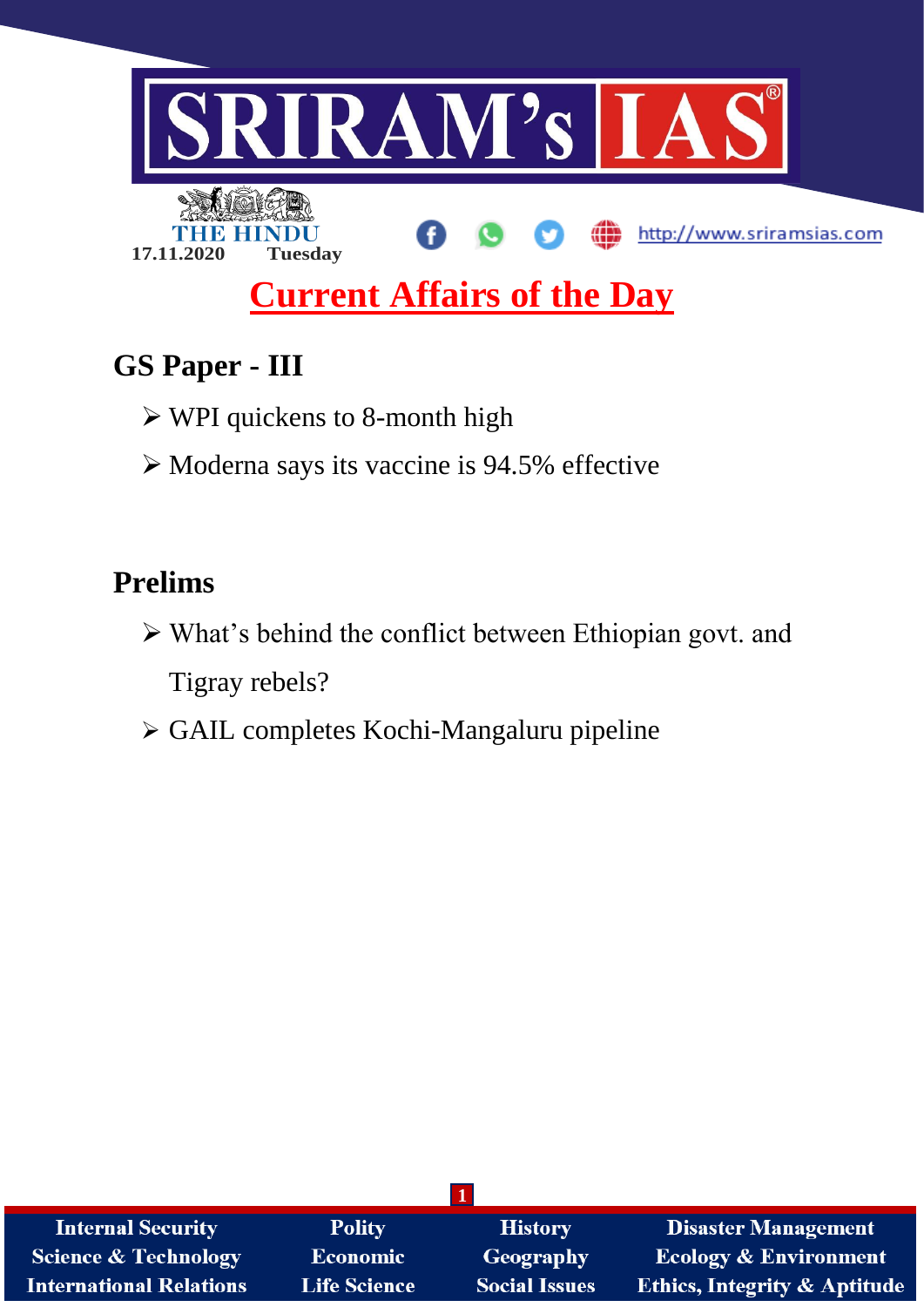

**GS III: Indian Economy and issues relating to Planning, Mobilization of Resources, Growth, Development and Employment.**

India's wholesale price inflation quickened to the highest level in eight months, reaching 1.48% in October 2020 as per provisional data, compared with 0% in October 2019 and 1.32% in September this year.

# **Highlights:**

- 1. The WPI Food Index inflation slowed from 6.92% in September 2020 to 5.78% in October 2020, with vegetable inflation cooling down to 25.23% from 36.5% in September. Inflation in potato prices touched 107.7%, while onions registered 8.5% inflation in October.
- 2. August marked the first month since March that the WPI clocked positive growth, which was considered a sign of an industrial recovery with producers' pricing power returning.
- 3. October's numbers suggest that this trend has strengthened with manufactured group inflation hitting a 19-month high of 2.1%, and core inflation accelerated to the highest level in 18 months at 1.7%, according to a note by India Ratings and Research.

#### **'Not yet a recovery'**

- 1. Increase in core inflation suggests an improvement in demand conditions, which have improved after [the] COVID-related lockdown was lifted.
- 2. However, it will be too early to term this as a general recovery; a large part of this is due to festival-related demand.
- 3. Rising retail food inflation and declining wholesale food inflation is 'a nightmare for policymakers'.

#### **Prelims:**

1. WPI basics, WPI vs CPI, Monetary Policy

| <b>Internal Security</b>        | <b>Polity</b>       | <b>History</b>       | <b>Disaster Management</b>              |  |
|---------------------------------|---------------------|----------------------|-----------------------------------------|--|
| <b>Science &amp; Technology</b> | <b>Economic</b>     | <b>Geography</b>     | <b>Ecology &amp; Environment</b>        |  |
| <b>International Relations</b>  | <b>Life Science</b> | <b>Social Issues</b> | <b>Ethics, Integrity &amp; Aptitude</b> |  |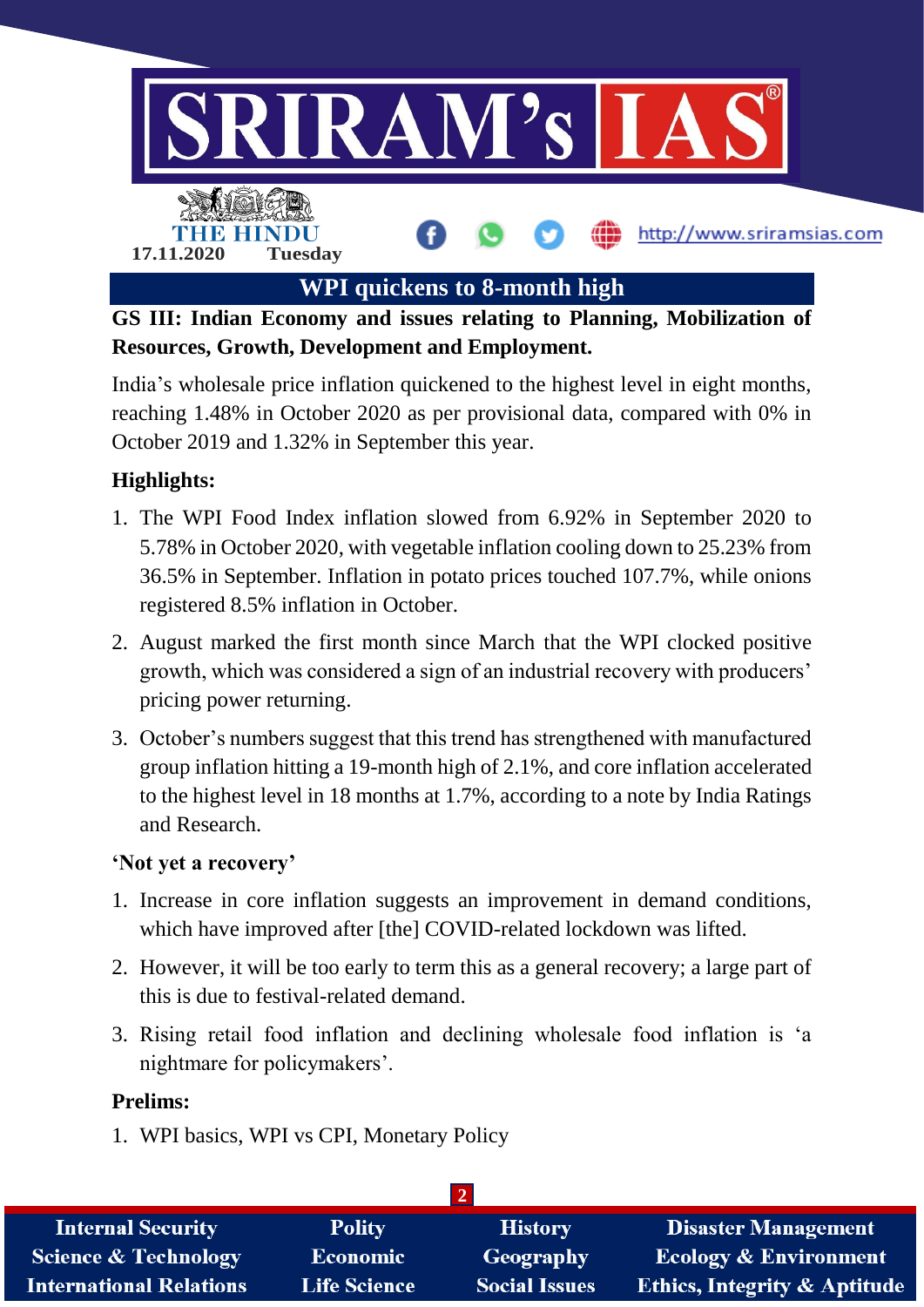

#### **Prelims 2020:**

#### **Q. Consider the following statements:**

- 1. The weightage of food in Consumer Price Index(CPI) is higher than that in Wholesale Price Index(WPI).
- 2. The WPI does not capture changes in the prices of services, which CPI does.
- 3. The Reserve Bank of India has now adopted WPI as its key measure of inflation and to decide on changing the key policy rates.

#### **Which of the statements given above is/are correct?**

- (a) 1 and 2 only
- (b) 2 only
- (c) 3 only
- (d) 1, 2 and 3

## **Moderna says its vaccine is 94.5% effective**

#### **GS III: Awareness in the fields of Biotechnology**

Drugmaker Moderna on Monday announced that its coronavirus vaccine was 94.5% effective, based on an early look at the results from its large, continuing study.

#### **Highlights:**

- 1. Researchers said the results were better than they had dared to imagine. But the vaccine will not be widely available for months, probably not until spring.
- 2. Moderna is the second company to report preliminary data on an apparently successful vaccine, offering hope in a surging pandemic that has infected more than 53 million people worldwide and killed more than 1.2 million. Pfizer, in collaboration with BioNTech, was the first, reporting a week ago that its vaccine was more than 90% effective.
- 3. Longer shelf life: Moderna also said its vaccine has a longer shelf life under refrigeration and at room temperature than previously reported, which should make it easier to store and use.

| <b>Internal Security</b>        | <b>Polity</b>       | <b>History</b>       | <b>Disaster Management</b>              |  |
|---------------------------------|---------------------|----------------------|-----------------------------------------|--|
| <b>Science &amp; Technology</b> | <b>Economic</b>     | Geography            | <b>Ecology &amp; Environment</b>        |  |
| <b>International Relations</b>  | <b>Life Science</b> | <b>Social Issues</b> | <b>Ethics, Integrity &amp; Aptitude</b> |  |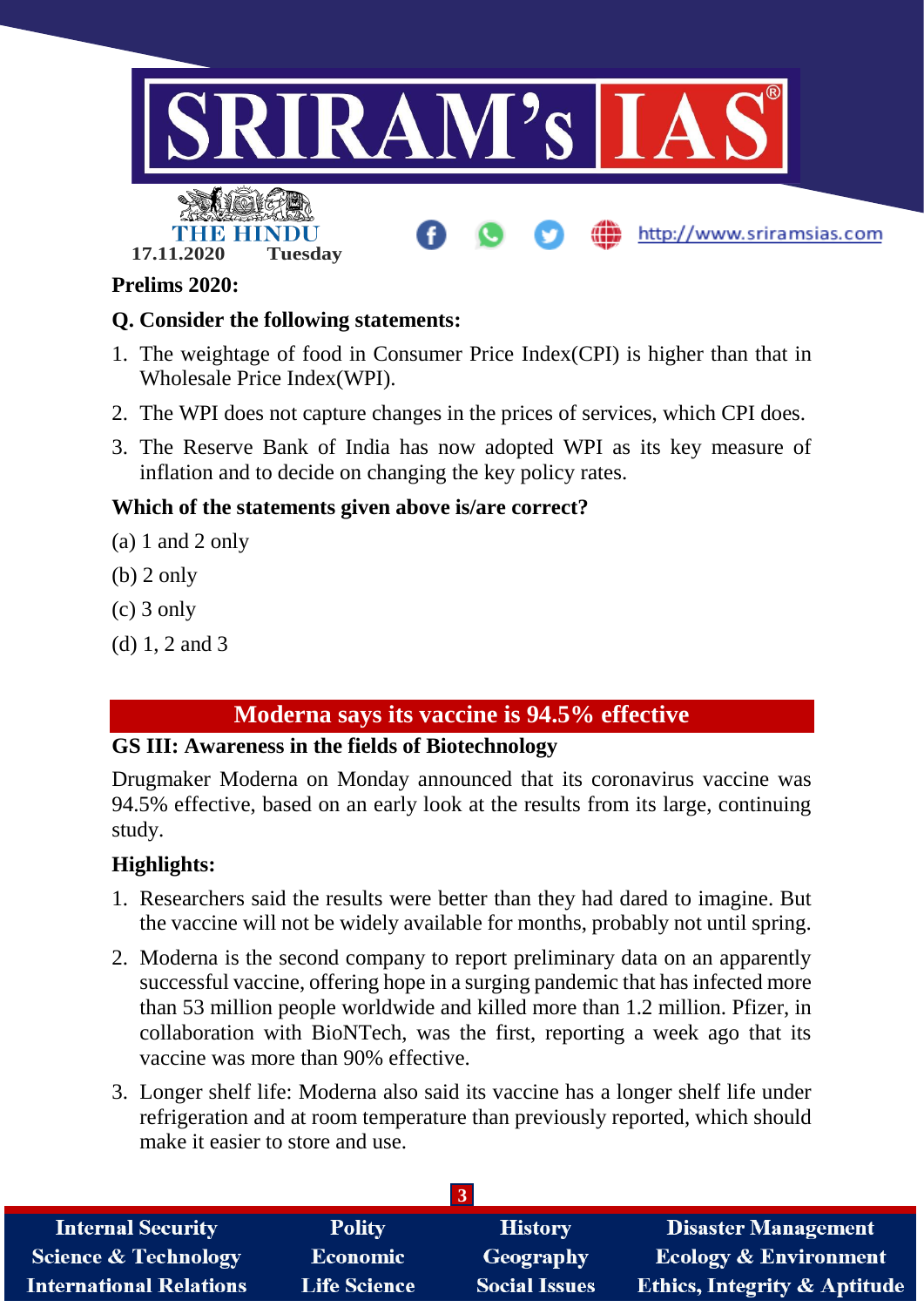

4. Pfizer and Moderna each announced the findings in news releases, not in peerreviewed scientific journals, and the companies have not yet disclosed the detailed data that would allow outside experts to evaluate their claims. Therefore, the results cannot be considered conclusive.

#### **A new faster way of making vaccines: mRNA Vaccines**

The companies' products open the door to an entirely new way of creating vaccines — and creating them fast. Both use a synthetic version of coronavirus genetic material, called messenger RNA or mRNA, to programme a person's cells to churn out many copies of a fragment of the virus. That fragment sets off alarms in the immune system and stimulates it to attack, should the real virus try to invade.

#### **Several unknowns and Concerns**

- 1. It will be important to determine whether the vaccines work equally well in older and younger people, experts say.
- 2. Researchers also want to know if the vaccines prevent people from spreading the virus — an ideal result that could help quash the pandemic.
- 3. Another big unknown is how long the immunity provided by the vaccines will last.
- 4. An additional concern is that the vaccines must be stored and transported at low temperatures — minus 20 degree Celsius for Moderna, and minus 70 degree Celsius for Pfizer — which could complicate their distribution.
- 5. But on Monday, Moderna said researchers had found that its vaccine had a longer shelf life in the refrigerator than previously thought: 30 days, not seven. And it will last 12 hours at room temperature, the company said.
- 6. So far, studies of the two vaccines have not found serious side effects, but participants have reported sore arms, fatigue, fever and joint and muscle aches that last for a day or two.

#### **Mains:**

1. mRNA vaccines basics, the potential for Future.

| <b>Internal Security</b>        | <b>Polity</b>       | <b>History</b>       | <b>Disaster Management</b>              |  |
|---------------------------------|---------------------|----------------------|-----------------------------------------|--|
| <b>Science &amp; Technology</b> | <b>Economic</b>     | Geography            | <b>Ecology &amp; Environment</b>        |  |
| <b>International Relations</b>  | <b>Life Science</b> | <b>Social Issues</b> | <b>Ethics, Integrity &amp; Aptitude</b> |  |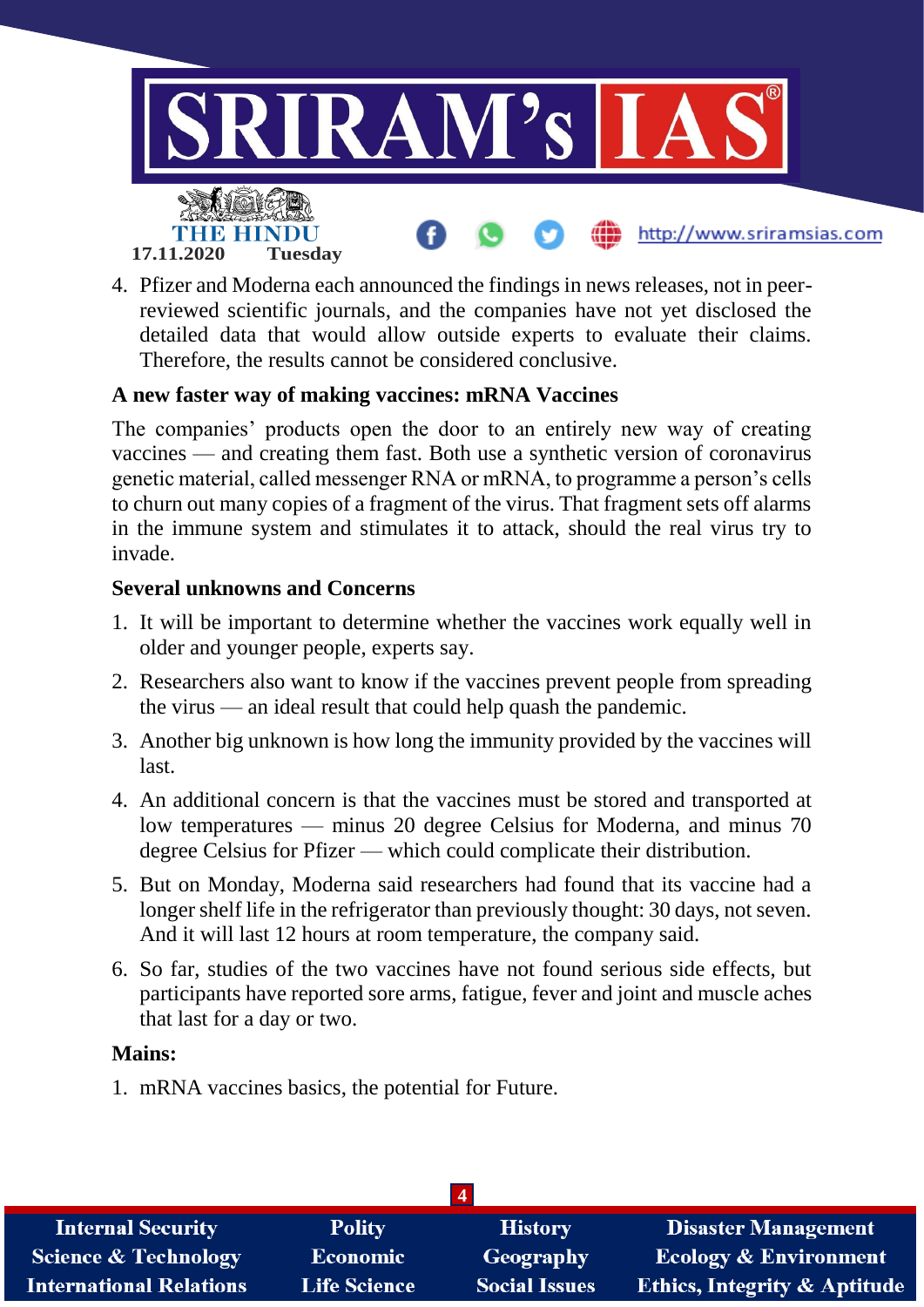

**What's behind the conflict between Ethiopian govt. and Tigray** 

#### **Prelims**

Ethiopia's Nobel Prize-winning Prime Minister Abiy Ahmed started a military operation in the rebellious Tigray region earlier this month. Mr Abiy has said it would be a limited campaign focusing on the Tigray People's Liberation Front (TPLF), the militiacum-political party that runs the



northern region. However, almost two weeks into the conflict, Ethiopia risks falling into an ethnic civil war with regional implications.

#### **TPLF**

The TPLF was founded in 1975 as a resistance army of the Tigrayan people against the military dictatorship. The TPLF played a crucial role in ousting the junta and they were welcomed as national heroes in 1991. TPLF leader Meles Zenawi took over as the interim President in 1991 and became the first elected Prime Minister in 1995. He is largely seen as the architect of the country's ethnofederal system and remained in power till 2012.

But over the years, the government led by the Ethiopian People's Revolutionary Democratic Front (EPRDF), a coalition put together by Mr. Zenawi was accused of being increasingly authoritarian. In 2018, the EPRDF chose Mr. Abiy, a former military intelligence officer, to lead the government amid growing protests and a political deadlock.

| <b>Internal Security</b>        | <b>Polity</b>       | <b>History</b>       | <b>Disaster Management</b>              |
|---------------------------------|---------------------|----------------------|-----------------------------------------|
| <b>Science &amp; Technology</b> | <b>Economic</b>     | Geography            | <b>Ecology &amp; Environment</b>        |
| <b>International Relations</b>  | <b>Life Science</b> | <b>Social Issues</b> | <b>Ethics, Integrity &amp; Aptitude</b> |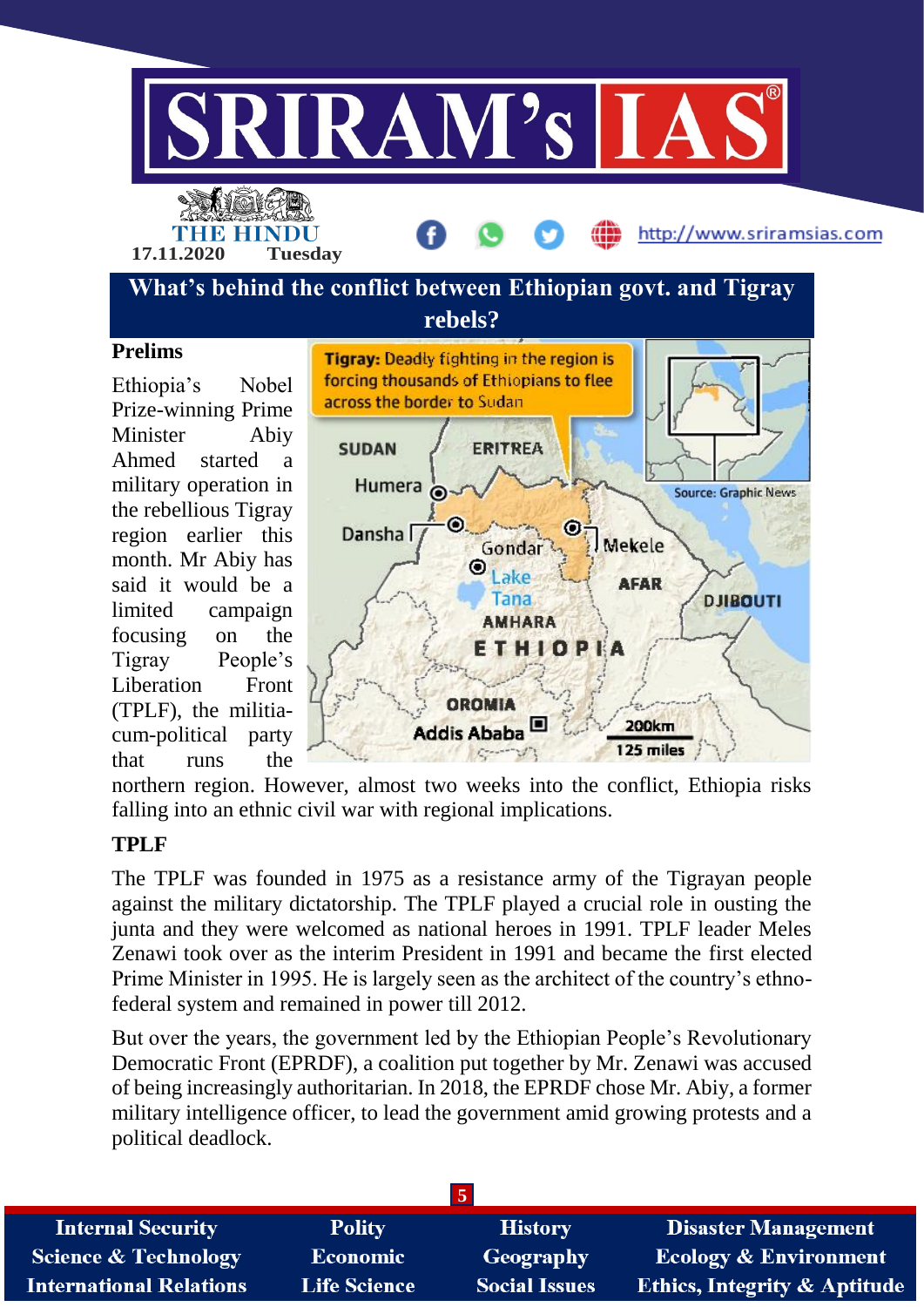

#### **Cracks in Ethno-Federal Arrangement**

Though the EPRDF provided a stable rule with high economic growth for 17 years, there was mounting criticism against the country's ethno-federal arrangement. The Tigray people make up roughly 6% of the population, while the Oromos have a 34% share and the Amharas 27%. While the TPLF controlled the levers of power through the EPRDF, the Oromos alleged marginalisation.

As Prime Minister, Mr Abiy took a host of steps to cut the outsized influence of the TPLF in the government. He purged TPLF functionaries from key government posts, released political prisoners (jailed by the TPLF-led government) and promised freer media. He reached out to Eritrea, a sworn enemy of the TPLF, which shares a long border with the Tigray region.

Mr Abiy, the country's first Oromo leader, claimed that his actions are not driven by ethnic calculations but rather aimed at addressing the historic power imbalance in the country and making peace with the neighbours. But the TPLF saw his moves as hostile.

#### **War begins**

The tensions were building up for a while. When Mr Abiy formed a new political coalition, the Prosperity Party, all constituents of the EPRDF, except the TPLF, joined the new platform. The TPLF saw the formation of a new party as an attempt by Mr. Abiy to consolidate more power in hands. The party's leadership shifted from Addis Ababa to Mekele, the Tigray regional capital.

In August, when Mr Abiy's government decided to postpone parliamentary elections, citing COVID-19, the TPLF openly challenged the decision. They accused the Prime Minister of power grab and went ahead holding elections in the region in defiance of the federal government. Then on November 3, TPLF militants attacked a federal military command in the Tigray region and captured military hardware and equipment, prompting Mr Abiy to declare the military operation.

| <b>Internal Security</b>        | <b>Polity</b>       | <b>History</b>       | <b>Disaster Management</b>              |  |
|---------------------------------|---------------------|----------------------|-----------------------------------------|--|
| <b>Science &amp; Technology</b> | <b>Economic</b>     | <b>Geography</b>     | <b>Ecology &amp; Environment</b>        |  |
| <b>International Relations</b>  | <b>Life Science</b> | <b>Social Issues</b> | <b>Ethics, Integrity &amp; Aptitude</b> |  |